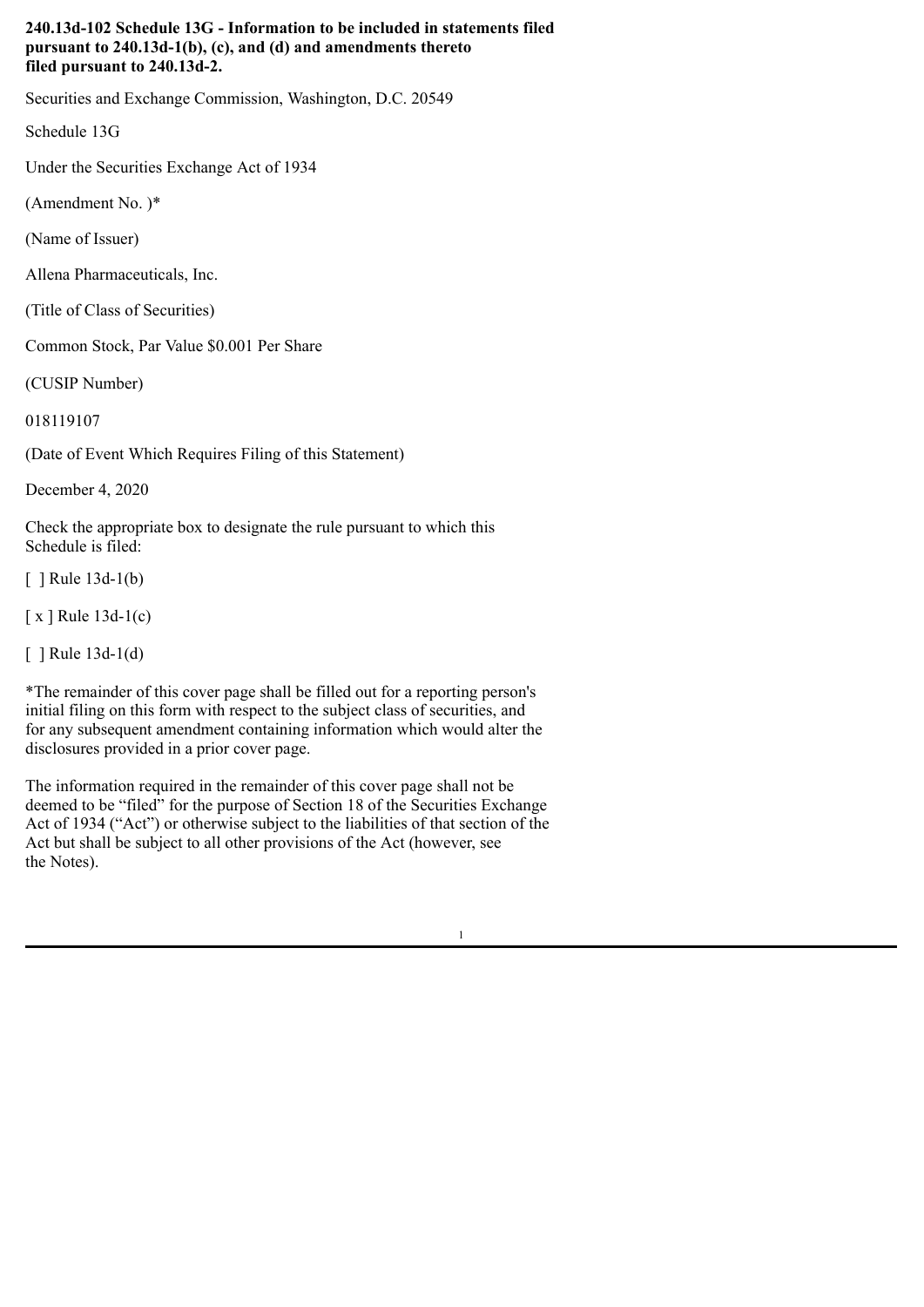| <b>CUSIP No. 018119107</b>                                                                      |      |
|-------------------------------------------------------------------------------------------------|------|
| (1) Names of reporting persons Point72 Asset Management, L.P.                                   |      |
| $(2)$ Check the appropriate box if a member of a group                                          | (a)  |
| (see instructions)                                                                              | (b)X |
| $(3)$ SEC use only                                                                              |      |
| (4) Citizenship or place of organization Delaware                                               |      |
| Number of shares beneficially owned by each reporting person with:                              |      |
| (5) Sole voting power                                                                           |      |
| (6) Shared voting power<br>$4,000,000$ (see Item 4)                                             |      |
| (7) Sole dispositive power<br>$\theta$                                                          |      |
| $(8)$ Shared dispositive power $4,000,000$ (see Item 4)                                         |      |
| (9) Aggregate amount beneficially owned by each reporting person<br>4,000,000 (see Item 4)      |      |
| $(10)$ Check if the aggregate amount in Row $(9)$ excludes certain shares<br>(see instructions) |      |
| (11) Percent of class represented by amount in Row (9) $8.\overline{0\%}$ (a) (see Item 4)      |      |
| (12) Type of reporting person (see instructions) PN                                             |      |

(a) Based on 50,250,950 shares of the Issuer's common stock, \$0.001 par value per share ("Common Stock") outstanding, as reflected in the Form 10Q filed by the Issuer with the U.S. Securities and Exchange Commission ("SEC") on November 9, 2020 (indicating that, as of November 2, 2020, the Issuer had 38,290,950 shares of Common Stock outstanding) and the Form 8K filed by the Issuer with the SEC on December 3, 2020 (indicating that the Issuer had entered into an underwriting agreement on December 1, 2020 to issue an additional 10,400,000 shares of Common Stock pursuant to a firm commitment offering and that, on December 3, 2020, the underwriter had exercised its option under the underwriting agreement to purchase an additional 1,560,000 shares of Common Stock, and the offering, including the shares to be issued and sold pursuant to the exercise of the underwriter's over-allotment option, was expected to close on December 4, 2020).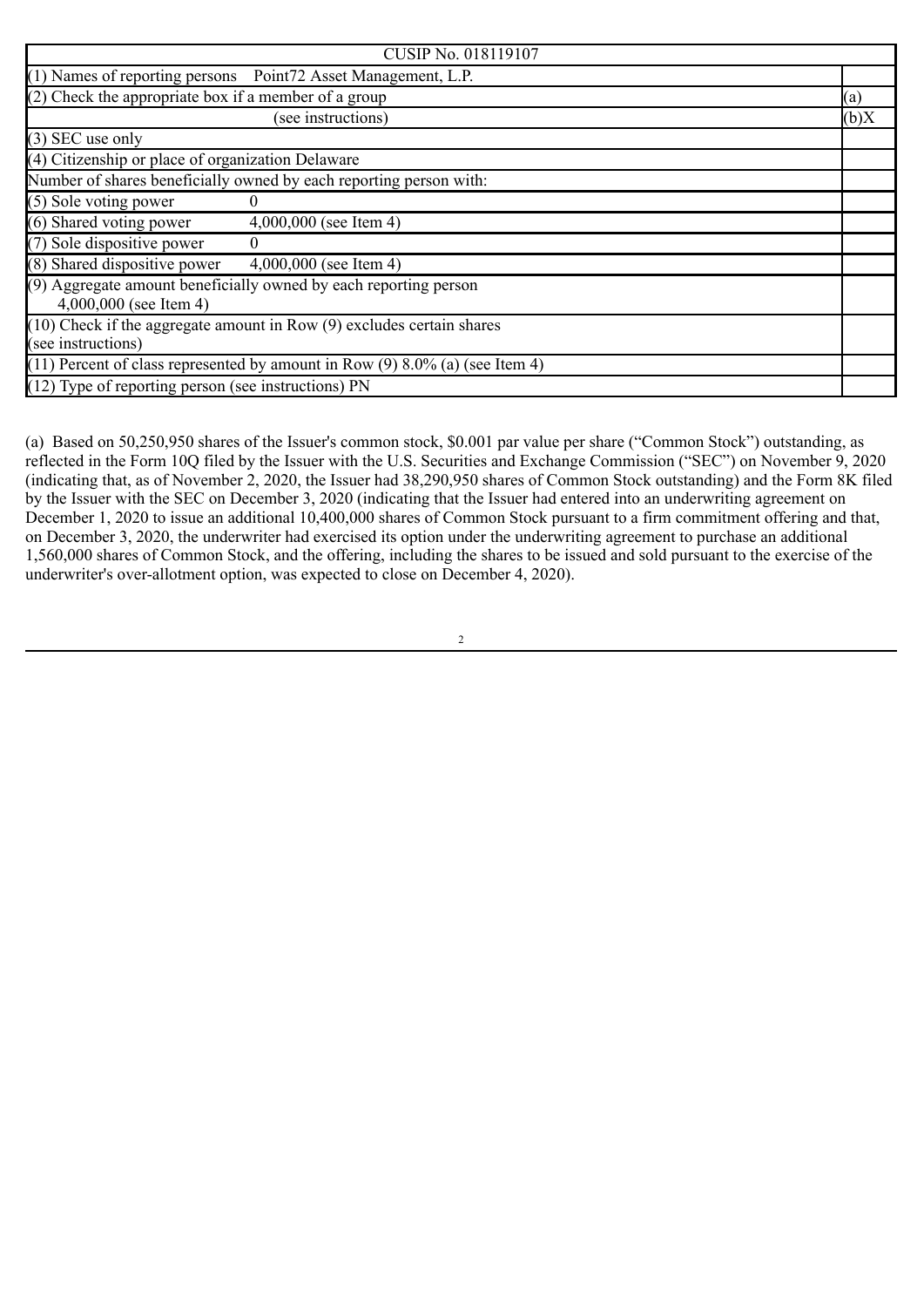| <b>CUSIP No. 018119107</b>                                                                      |      |
|-------------------------------------------------------------------------------------------------|------|
| (1) Names of reporting persons Point72 Capital Advisors, Inc.                                   |      |
| (2) Check the appropriate box if a member of a group                                            | (a)  |
| (see instructions)                                                                              | (b)X |
| $(3)$ SEC use only                                                                              |      |
| (4) Citizenship or place of organization Delaware                                               |      |
| Number of shares beneficially owned by each reporting person with:                              |      |
| (5) Sole voting power                                                                           |      |
| (6) Shared voting power<br>$4,000,000$ (see Item 4)                                             |      |
| (7) Sole dispositive power<br>$\overline{0}$                                                    |      |
| $(8)$ Shared dispositive power $4,000,000$ (see Item 4)                                         |      |
| (9) Aggregate amount beneficially owned by each reporting person<br>$4,000,000$ (see Item 4)    |      |
| $(10)$ Check if the aggregate amount in Row $(9)$ excludes certain shares<br>(see instructions) |      |
| $(11)$ Percent of class represented by amount in Row $(9)$ 8.0% (a) (see Item 4)                |      |
| (12) Type of reporting person (see instructions) CO                                             |      |

(a) Based on 50,250,950 shares of the Issuer's common stock, \$0.001 par value per share ("Common Stock") outstanding, as reflected in the Form 10Q filed by the Issuer with the U.S. Securities and Exchange Commission ("SEC") on November 9, 2020 (indicating that, as of November 2, 2020, the Issuer had 38,290,950 shares of Common Stock outstanding) and the Form 8K filed by the Issuer with the SEC on December 3, 2020 (indicating that the Issuer had entered into an underwriting agreement on December 1, 2020 to issue an additional 10,400,000 shares of Common Stock pursuant to a firm commitment offering and that, on December 3, 2020, the underwriter had exercised its option under the underwriting agreement to purchase an additional 1,560,000 shares of Common Stock, and the offering, including the shares to be issued and sold pursuant to the exercise of the underwriter's over-allotment option, was expected to close on December 4, 2020).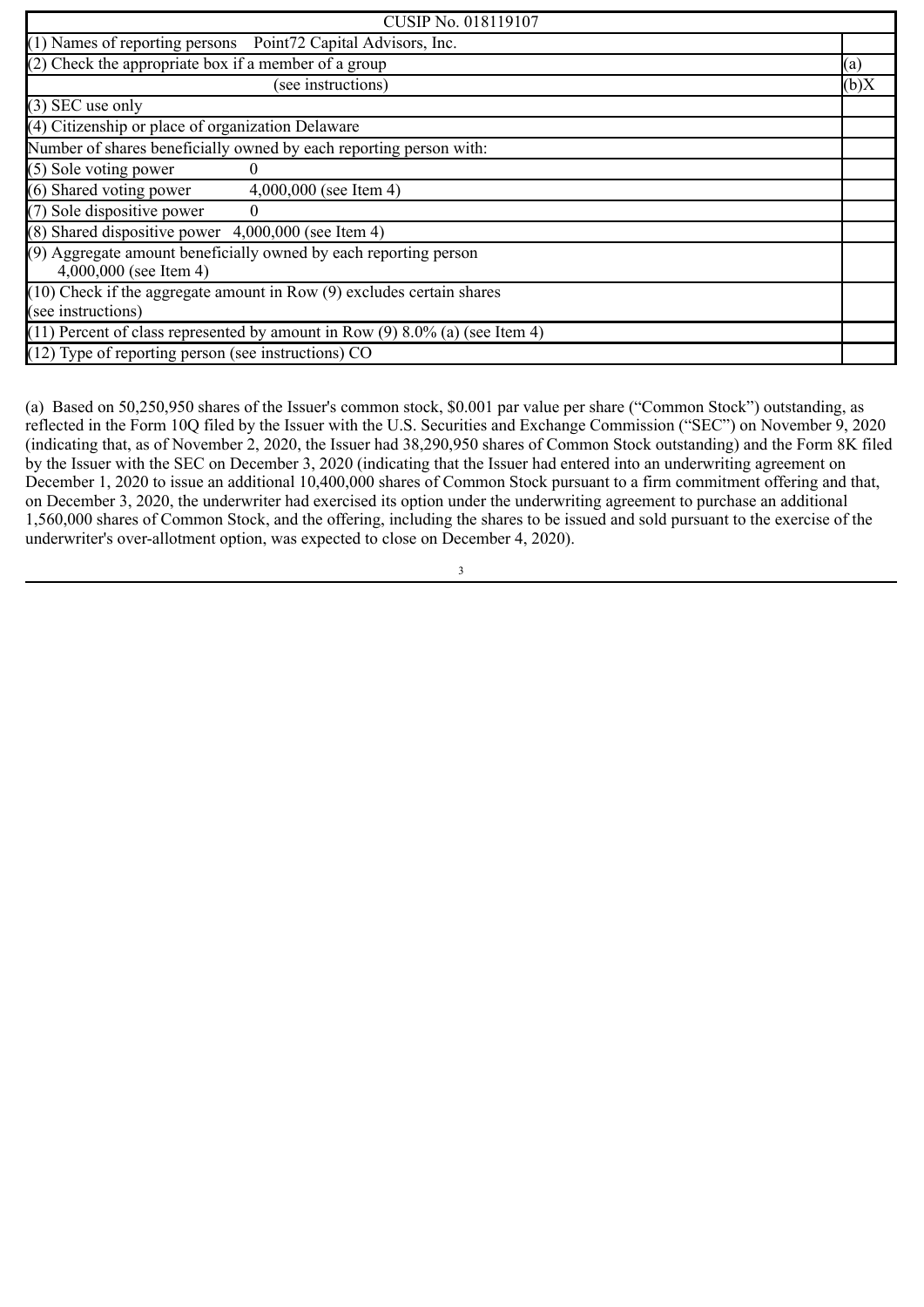| <b>CUSIP No. 018119107</b>                                                                      |      |
|-------------------------------------------------------------------------------------------------|------|
| (1) Names of reporting persons Steven A. Cohen                                                  |      |
| $(2)$ Check the appropriate box if a member of a group                                          | (a)  |
| (see instructions)                                                                              | (b)X |
| $(3)$ SEC use only                                                                              |      |
| (4) Citizenship or place of organization United States                                          |      |
| Number of shares beneficially owned by each reporting person with:                              |      |
| (5) Sole voting power                                                                           |      |
| (6) Shared voting power<br>$4,000,000$ (see Item 4)                                             |      |
| (7) Sole dispositive power<br>$\theta$                                                          |      |
| (8) Shared dispositive power<br>$4,000,000$ (see Item 4)                                        |      |
| (9) Aggregate amount beneficially owned by each reporting person<br>$4,000,000$ (see Item 4)    |      |
| $(10)$ Check if the aggregate amount in Row $(9)$ excludes certain shares<br>(see instructions) |      |
| $(11)$ Percent of class represented by amount in Row $(9)$ 8.0% (a) (see Item 4)                |      |
| $(12)$ Type of reporting person (see instructions) IN                                           |      |

(a) Based on 50,250,950 shares of the Issuer's common stock, \$0.001 par value per share ("Common Stock") outstanding, as reflected in the Form 10Q filed by the Issuer with the U.S. Securities and Exchange Commission ("SEC") on November 9, 2020 (indicating that, as of November 2, 2020, the Issuer had 38,290,950 shares of Common Stock outstanding) and the Form 8K filed by the Issuer with the SEC on December 3, 2020 (indicating that the Issuer had entered into an underwriting agreement on December 1, 2020 to issue an additional 10,400,000 shares of Common Stock pursuant to a firm commitment offering and that, on December 3, 2020, the underwriter had exercised its option under the underwriting agreement to purchase an additional 1,560,000 shares of Common Stock, and the offering, including the shares to be issued and sold pursuant to the exercise of the underwriter's over-allotment option, was expected to close on December 4, 2020).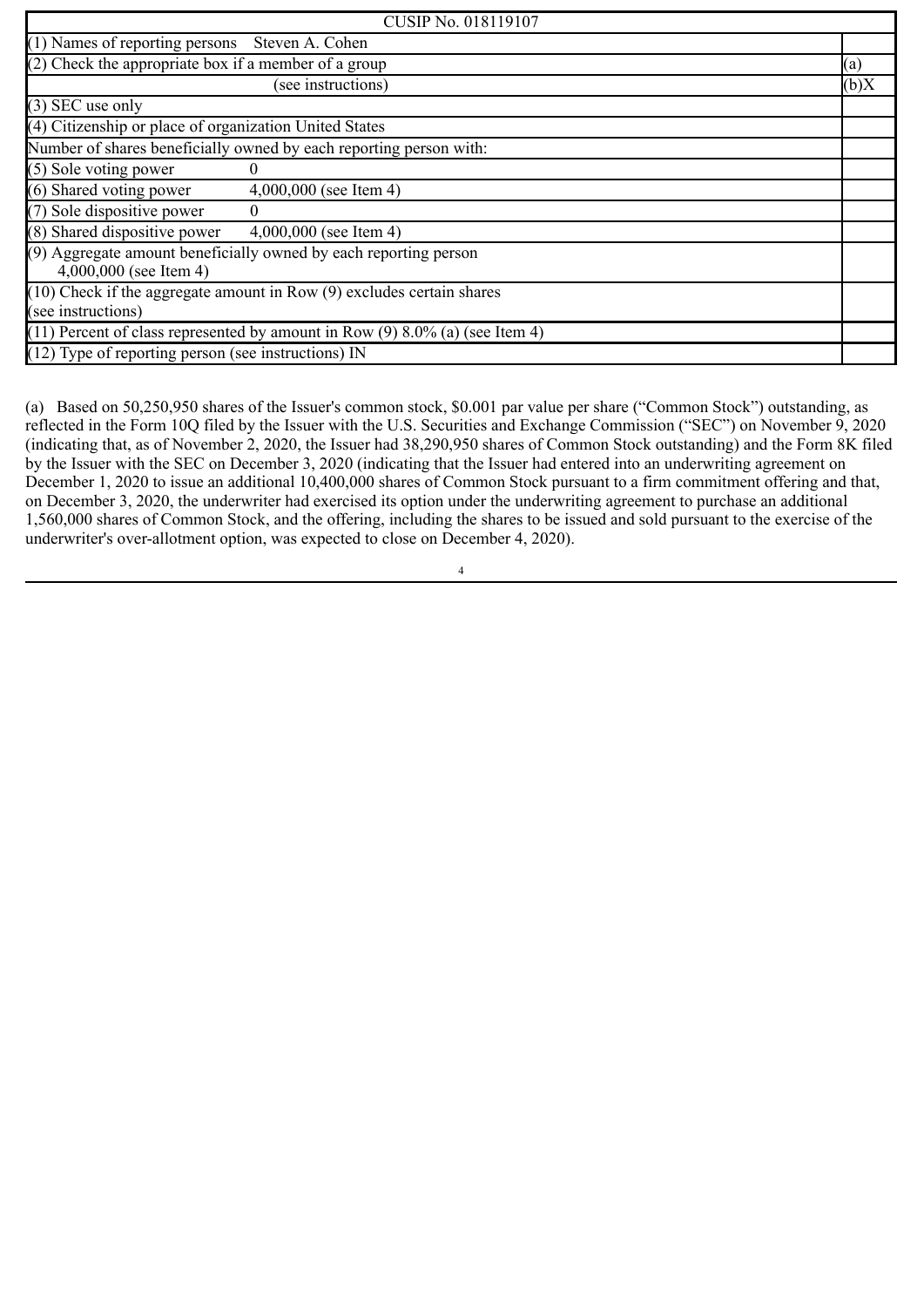Item 1(a) Name of issuer:

Allena Pharmaceuticals, Inc.

Item 1(b) Address of issuer's principal executive offices:

One Newton Executive Park, Suite 202, Newton, Massachusetts 02462

2(a) Name of person filing:

This statement is filed by: (i) Point72 Asset Management, L.P. ("Point72 Asset Management") with respect to shares of common stock, par value \$0.001 per share ("Shares"), of the Issuer held by certain investment funds it manages; (ii) Point72 Capital Advisors, Inc. ("Point72 Capital Advisors Inc.") with respect to Shares held by certain investment funds managed by Point72 Asset Management; and (iii) Steven A. Cohen ("Mr. Cohen") with respect to Shares beneficially owned by Point72 Asset Management and Point72 Capital Advisors Inc.

Point72 Asset Management, Point72 Capital Advisors Inc., and Mr. Cohen have entered into a Joint Filing Agreement, a copy of which is filed with this Schedule 13G as Exhibit 99.1, pursuant to which they have agreed to file this Schedule 13G jointly in accordance with the provisions of Rule 13d-1(k) of the Act.

2(b) Address or principal business office or, if none, residence:

The address of the principal business office of Point72 Asset Management, Point72 Capital Advisors Inc., and Mr. Cohen is 72 Cummings Point Road, Stamford, CT 06902.

5

2(c) Citizenship:

Point72 Asset Management is a Delaware limited partnership. Point72 Capital Advisors Inc. is a Delaware corporation. Mr. Cohen is a United States citizen.

2(d) Title of class of securities:

Common Stock, Par Value \$0.001 Per Share

2(e) CUSIP Number: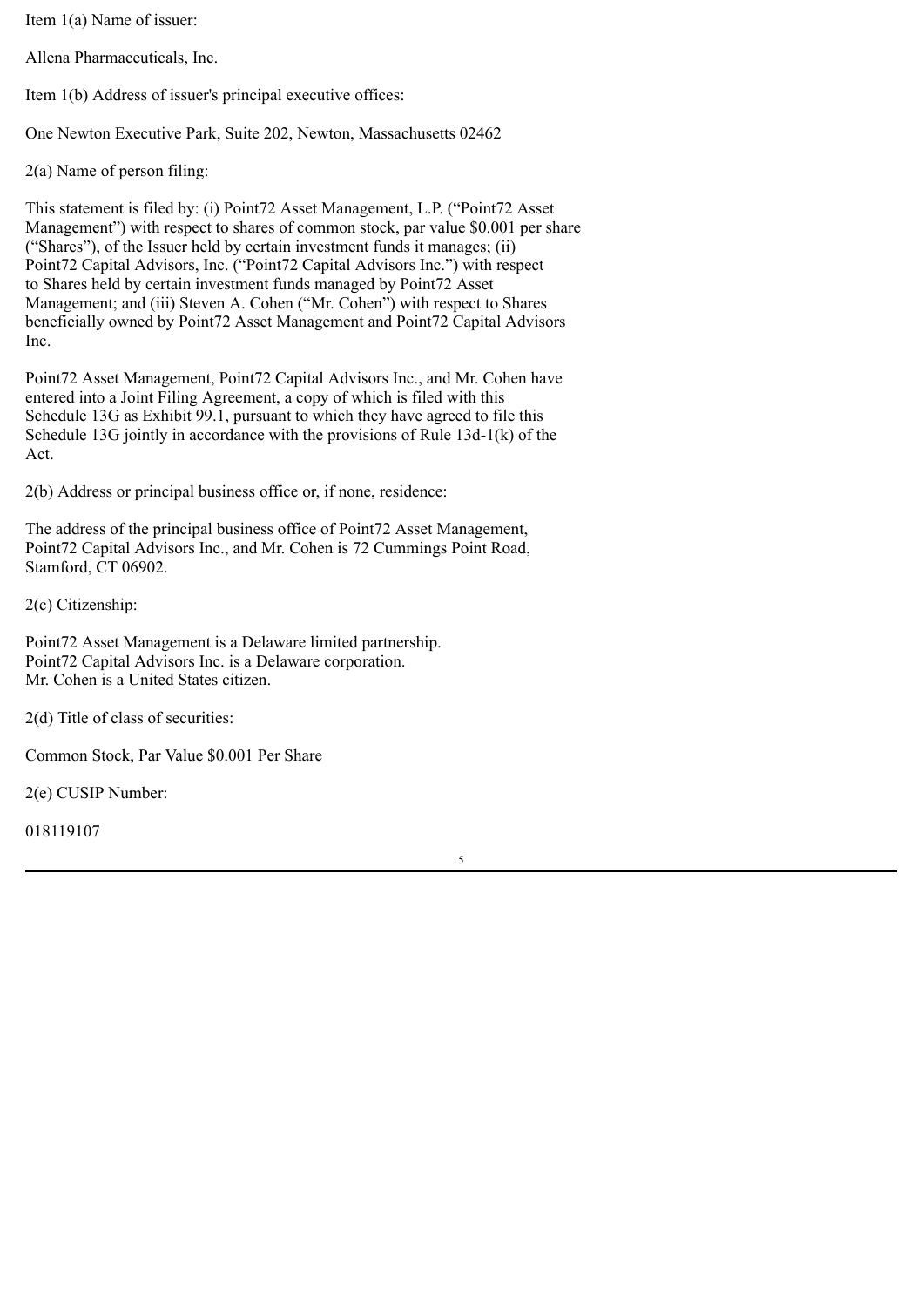*Item 3.*

Not applicable

*Item 4.* Ownership

As of the close of business on December 9, 2020:

1. Point72 Asset Management, L.P.

- (a) Amount beneficially owned: 4,000,000
- (b) Percent of class: 8.0%
- (c) Number of shares as to which the person has:
- (i) Sole power to vote or to direct the vote: 0
- (ii) Shared power to vote or to direct the vote: 4,000,000
- (iii) Sole power to dispose or to direct the disposition of: 0
- (iv) Shared power to dispose or to direct the disposition of: 4,000,000

2. Point72 Capital Advisors, Inc.

- (a) Amount beneficially owned: 4,000,000
- (b) Percent of class: 8.0%
- (c) Number of shares as to which the person has:
- $(i)$  Sole power to vote or to direct the vote: 0
- (ii) Shared power to vote or to direct the vote: 4,000,000
- (iii) Sole power to dispose or to direct the disposition of: 0
- (iv) Shared power to dispose or to direct the disposition of: 4,000,000

3. Steven A. Cohen

- (a) Amount beneficially owned: 4,000,000
- (b) Percent of class: 8.0%
- (c) Number of shares as to which the person has:
- (i) Sole power to vote or to direct the vote: 0
- (ii) Shared power to vote or to direct the vote: 4,000,000
- (iii) Sole power to dispose or to direct the disposition of: 0
- (iv) Shared power to dispose or to direct the disposition of: 4,000,000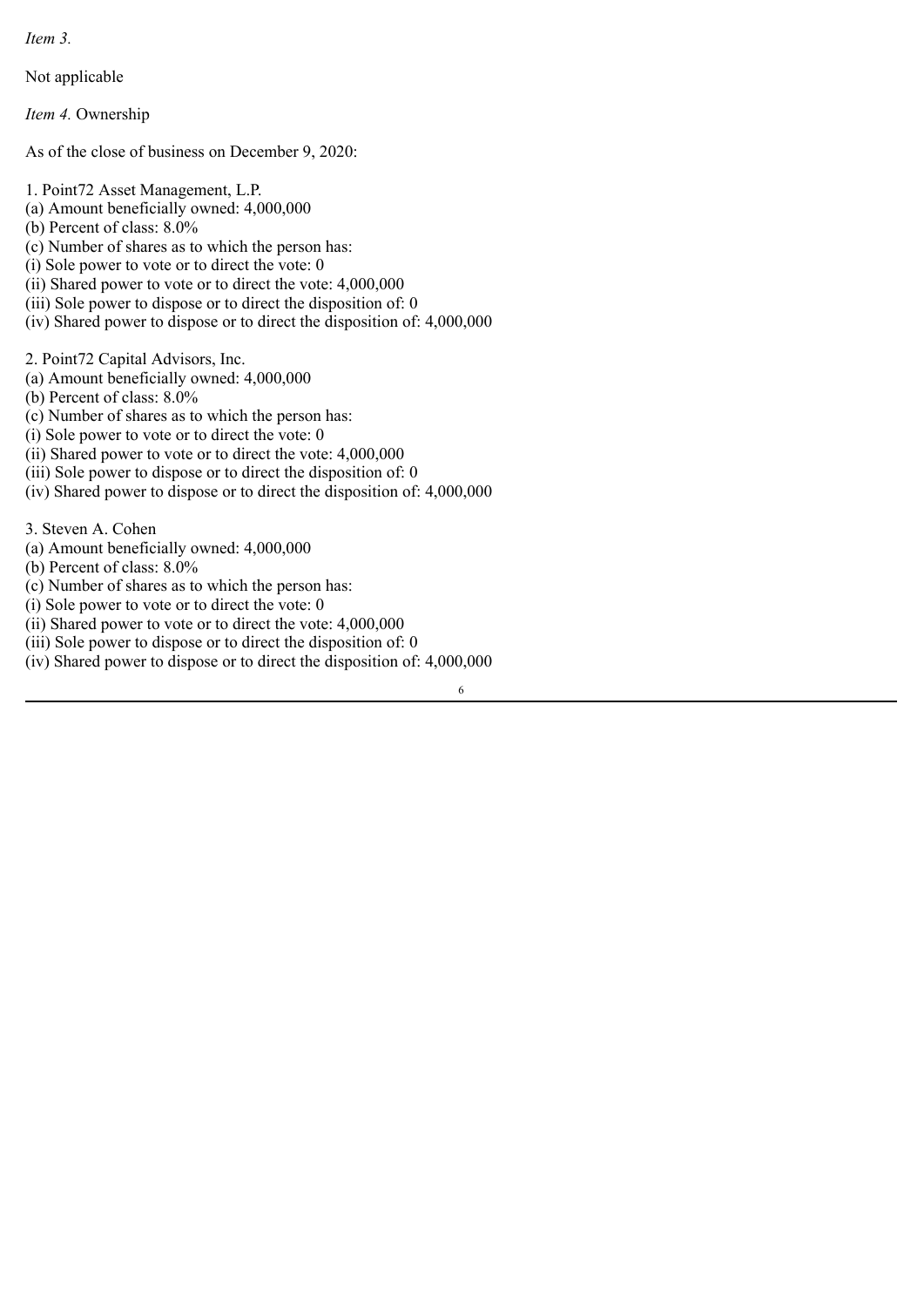Point72 Asset Management, Point72 Capital Advisors Inc., and Mr. Cohen own directly no Shares. Pursuant to an investment management agreement, Point72 Asset Management maintains investment and voting power with respect to the securities held by certain investment funds it manages. Point72 Capital Advisors Inc. is the general partner of Point72 Asset Management. Mr. Cohen controls each of Point72 Asset Management and Point72 Capital Advisors Inc. By reason of the provisions of Rule 13d-3 of the Securities Exchange Act of 1934, as amended, each of Point72 Asset Management, Point72 Capital Advisors Inc. and Mr. Cohen may be deemed to beneficially own 4,000,000 Shares (constituting approximately 8.0% of the Shares outstanding). Each of Point72 Asset Management, Point72 Capital Advisors Inc., and Mr. Cohen disclaims beneficial ownership of any of the securities covered by this statement.

*Item 5.* Ownership of 5 Percent or Less of a Class.

If this statement is being filed to report the fact that as of the date hereof the reporting person has ceased to be the beneficial owner of more than 5 percent of the class of securities, check the following [].

*Item 6.* Ownership of More than 5 Percent on Behalf of Another Person.

Not applicable

*Item 7.* Identification and Classification of the Subsidiary Which Acquired the Security Being Reporting on by the Parent Holding Company or Control Person.

## Not applicable

*Item 8.* Identification and Classification of Members of the Group Not applicable

*Item 9.* Notice of Dissolution of Group.

Not applicable

*Item 10.* Certifications

By signing below I certify that, to the best of my knowledge and belief, the securities referred to above were not acquired and are not held for the purpose of or with the effect of changing or influencing the control of the issuer of the securities and were not acquired and are not held in connection with or as a participant in any transaction having that purpose or effect, other than activities solely in connection with a nomination under§ 240.14a-11.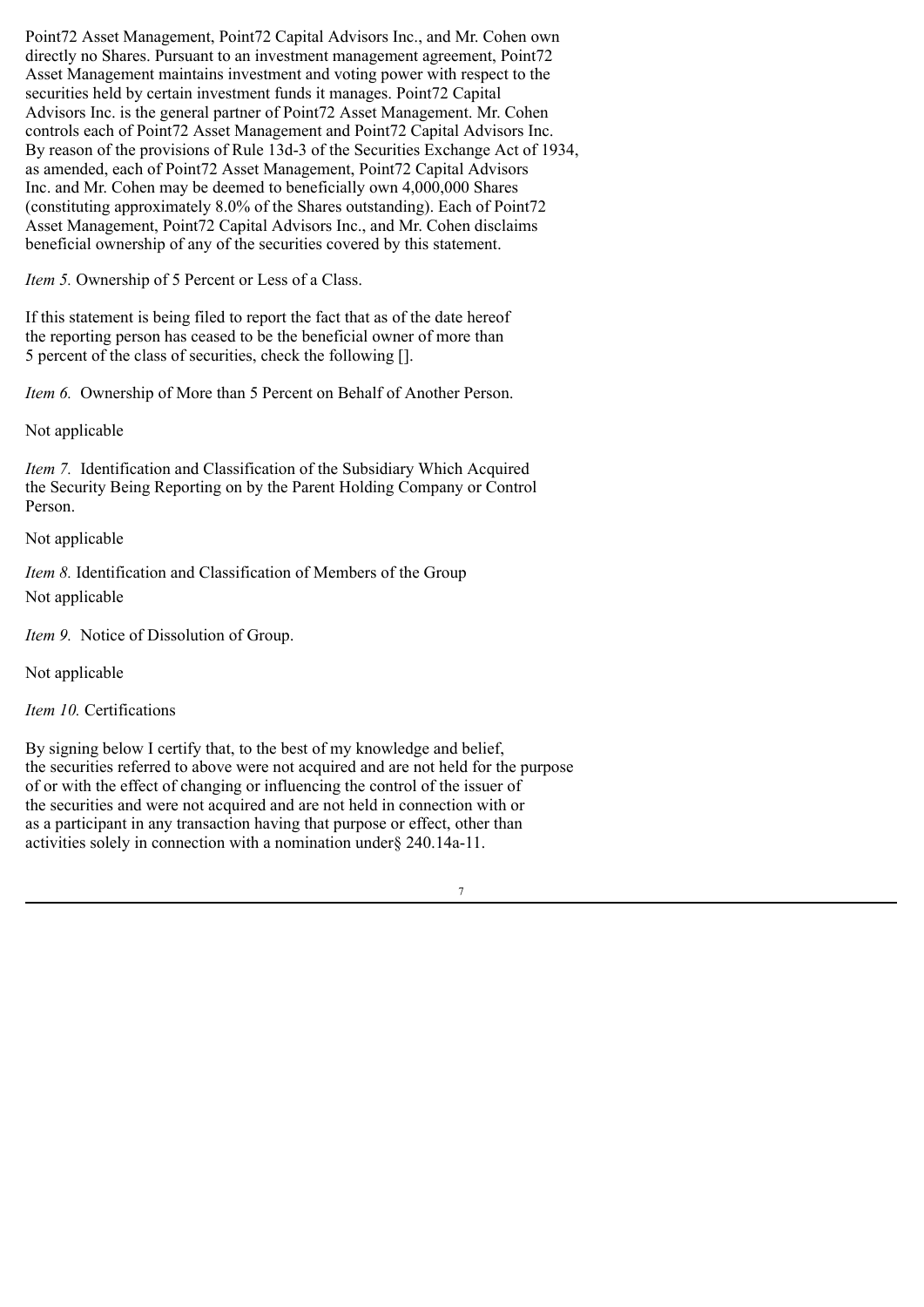*Signature.* After reasonable inquiry and to the best of my knowledge and belief, I certify that the information set forth in this statement is true, complete and correct.

Dated: December 10, 2020

POINT72 ASSET MANAGEMENT, L.P.

By: /s/ Jason M. Colombo

Name: Jason M. Colombo Title: Authorized Person

POINT72 CAPITAL ADVISORS, INC.

By: /s/ Jason M. Colombo

Name: Jason M. Colombo Title: Authorized Person

STEVEN A. COHEN

By: /s/ Jason M. Colombo

Name: Jason M. Colombo Title: Authorized Person